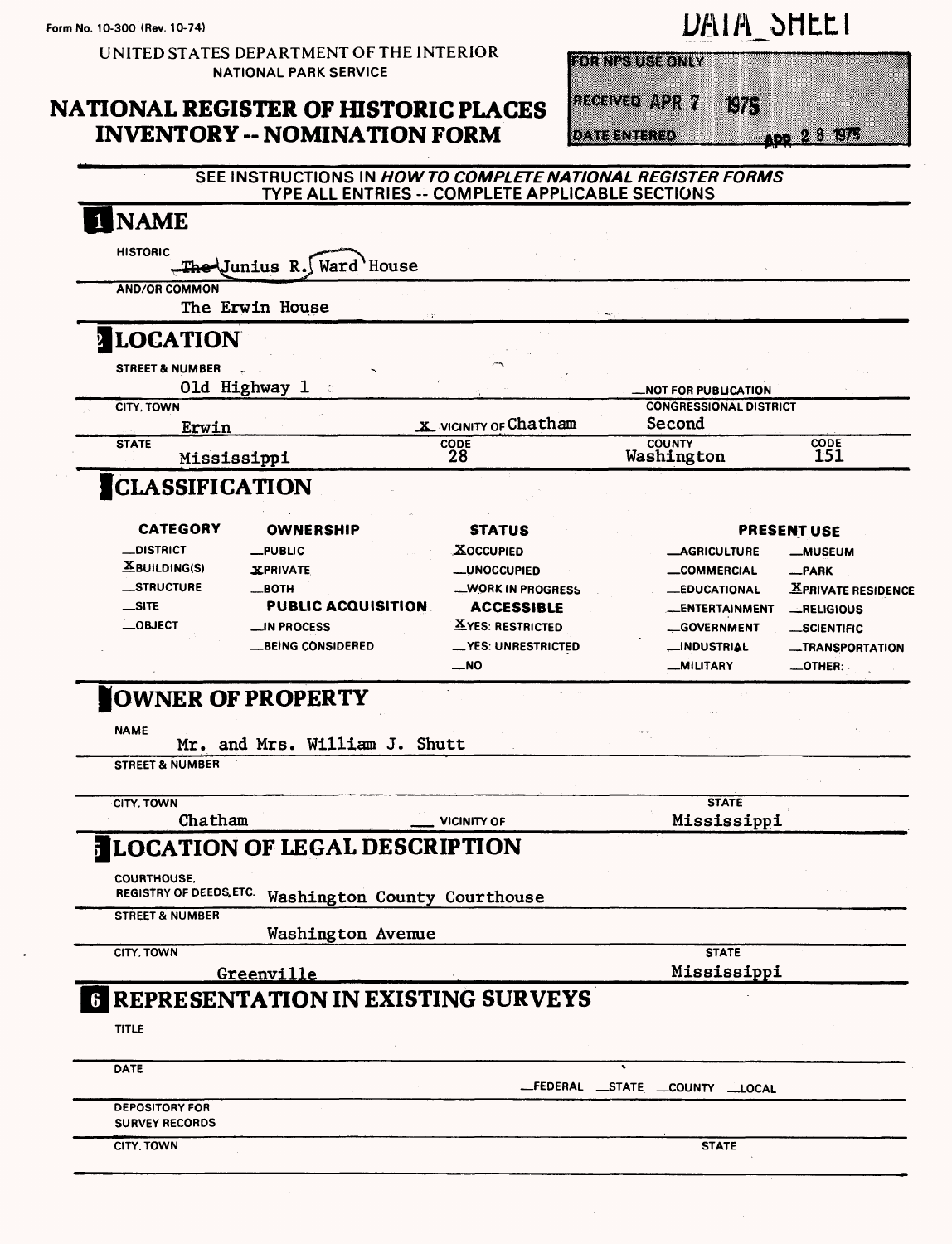

|                                    | <b>CONDITION</b>             | <b>CHECK ONE</b>                      | <b>CHECK ONE</b>                           |  |
|------------------------------------|------------------------------|---------------------------------------|--------------------------------------------|--|
| <b>__EXCELLENT</b><br><b>XGOOD</b> | <b>_DETERIORATED</b><br>RUNS | <b>__UNALTERED</b><br><b>XALTERED</b> | <b>X_ORIGINAL SITE</b><br>$M$ OVED<br>DATE |  |
| $-FAIR$                            | __UNEXPOSED                  |                                       |                                            |  |

DESCRIBE THE PRESENT AND ORIGINAL (IF KNOWN) PHYSICAL APPEARANCE

The Erwin House is a modest wooden structure situated on the north side of Lake' Washington at Erwin, Washington County, Mississippi. Typical of many small plantation houses built in the first half of the nineteenth century, the Erwin House is five bays wide and one-and-a-half stories high, with buttressed chimneys on the gabled ends. Standing on a foundation of brick piers, the house is constructed of dressed, halfnotched logs covered with clapboarding. Since there remains no evidence of. daubing and the notching was not cut to cast off water, it seems clear that the clapboard sheathing is original. The undercut gallery, which extends the full width of the principal block, is treated with simple piers supporting a plain narrow entablature. A pair of paneled pilasters and sections of the original molded cornice are survivals of a more sophisticated gallery treatment. The entrance to the Erwin House, flanked by rectangular sidelights and transom, is contained in a substantial frontispiece with large corner blocks and architraves of a pronounced Gothic profile. Similar treatment 'was also used around the windows, which symmetrically flank the frontispiece. Originally double hung with six-over-six glazing, they were extended to their current floor length height around 1910. The facade of the main block is emphasized further by the use of flush siding and a high baseboard under the gallery.

Although encumbered by additions, the plan of the Erwin House is a classic Mississippi type. The front, or south, half of the house is arranged according to the traditional single-pile formula with a central stair hall flanked by a large parlor and dining room on either side. Two small cabinets, with an open loggia between, occupy the rear section. Two low chambers without fireplaces are placed on the second floor. Shortly after the completion of the main house around 1830, a single room with a buttressed chimney was added to the west end. Since that time other additions have been attached, removed, and rebuilt, until the rear of the house has developed a disturbing incongruity. Spatial alterations to the original house were limited, however, to the  $\epsilon$  closure of the loggia (c. 19 $\mu$ 0), and to an extension of a rear cabinet (c. 1925).

As in most vernacular structures of the period, the interior of the Erwin House is fitted with simple, yet finely joined, woodwork. Well-proportioned architraves with corner blocks are cut in a double cyma recta profile set between unmolded backbands. Identical mantels, with battered pilasters and paneled friezes, remain intact in each of the four original rooms. The open-newel stair, with its ramped banister and scrolled step-ends is the most ambitious and notable interior feature of the Erwin House.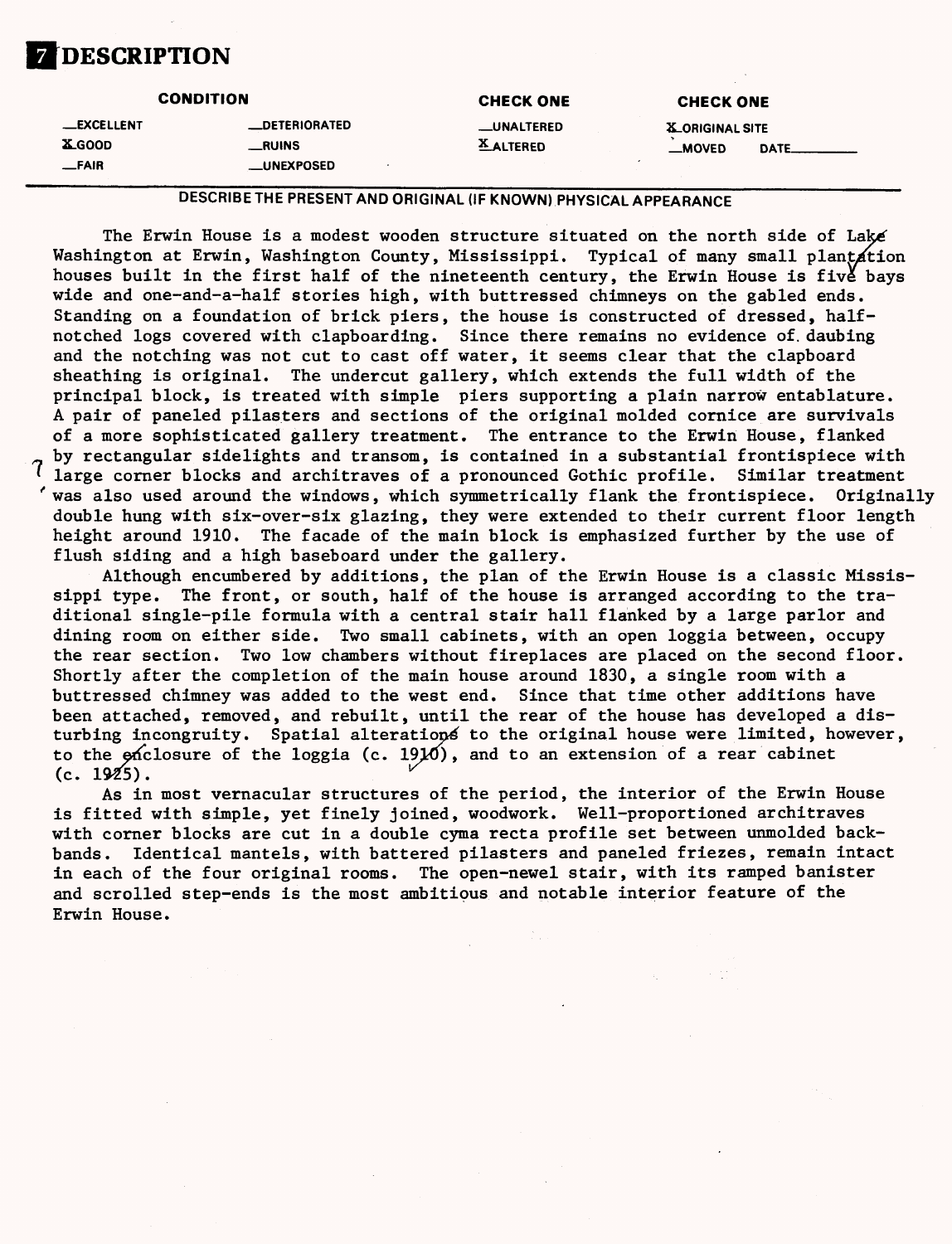# **1 SIGNIFICANCE**

| <b>SPECIFIC DATES</b> |                                 | <b>BUILDER/ARCHITECT</b>                         |                               |                                  |
|-----------------------|---------------------------------|--------------------------------------------------|-------------------------------|----------------------------------|
| —1900-                | <b>COMMUNICATIONS</b>           | __INDUSTRY<br><b>__INVENTION</b>                 | _POLITICS/GOVERNMENT          | <b>_OTHER (SPECIFY)</b>          |
| $X_{1800-1899}$       | <b>COMMERCE</b>                 | XEXPLORATION/SETTLEMENT                          | <b>_PHILOSOPHY</b>            | -TRANSPORTATION                  |
| $-1700-1799$          | $\_$ ART<br>$\alpha$ , $\alpha$ | <b>__ENGINEERING</b>                             | <b>_MUSIC</b>                 | $\overline{\phantom{a}}$ THEATER |
| $-1600-1699$          | <b>XARCHITECTURE</b>            | <b>__EDUCATION</b>                               | <b>MILITARY</b>               | <b>SOCIAL/HUMANITARIAN</b>       |
| $-1500-1599$          | <b>__AGRICULTURE</b>            | <b>ECONOMICS</b>                                 | <b>LLITERATURE</b>            | <b>SCULPTURE</b>                 |
| $-1400-1499$          | <b>ARCHEOLOGY-HISTORIC</b>      | <b>__CONSERVATION</b>                            | $\equiv$ LAW                  | $\_$ SCIENCE                     |
| <b>_PREHISTORIC</b>   | <b>ARCHEOLOGY-PREHISTORIC</b>   | <b>COMMUNITY PLANNING</b>                        | <b>LANDSCAPE ARCHITECTURE</b> | RELIGION                         |
| <b>PERIOD</b>         |                                 | AREAS OF SIGNIFICANCE -- CHECK AND JUSTIFY BELOW |                               |                                  |

#### **STATEMENT OF SIGNIFICANCE**

Located on Lake Washington at Erwin, Mississippi, the Erwin House is believed to be the oldes $f$  extant structure remaining in Washington County and one of the few properties  $\forall$ n, that area still maintained by descendants of the original grantee. Junius R. Wayd (1802-1883), a native of Kentucky who was the first to settle at the head of the lake according to the Papers of the Washington County Historical Society, purchased the property on December 15, 1829, although the patent was delayed until September 1, 1831. In 1830, Ward began construction of the existing dwelling to replace a simple log structure located nearby. According to the 1831 tax records for Washington County, Ward owned an extensive amount of land and 42 slaves; in 1840 he owned 1,875 acres and 65 slaves. The 1850 census records indicate that he owned 750 acres of improved land and 1,200 acres of unimproved land, as well as livestock valued at \$5,400. During this period Ward served as one of eight commissioners of the Lake Washington and Deer Creek Railroad and Banking Company, which was incorporated in 1836, In 1877, title to the property was purchased by Matilda Erwin, Ward's daughter, and her husband, Johnson Erwin of nearby Mount Holly plantation. Their son Victor married Margaret Preston McNeily, the daughter of J. S. McNeily, who was editor of the Woodville Republican, the Greenville Times and the Vicksburg Herald, and who served as a member of the 1890 Mississippi Constitutional Convention. Although McNeily, who served in the 21st Mississippi infantry, C.S.A., apparently never exceeded the rank of private, he was widely known after the Civil War as "Captain" J. S. McNeily. McNeily was a frequent visitor to the Erwin House, where Mrs. Victor Erwin still lives with her daughter, Mrs. William Shutt.

The Erwin House is a valuable example of Mississippi vernacular architecture of the early nineteenth century. Although altered, the basic integrity of the structure has been assured through its continual ownership by one family.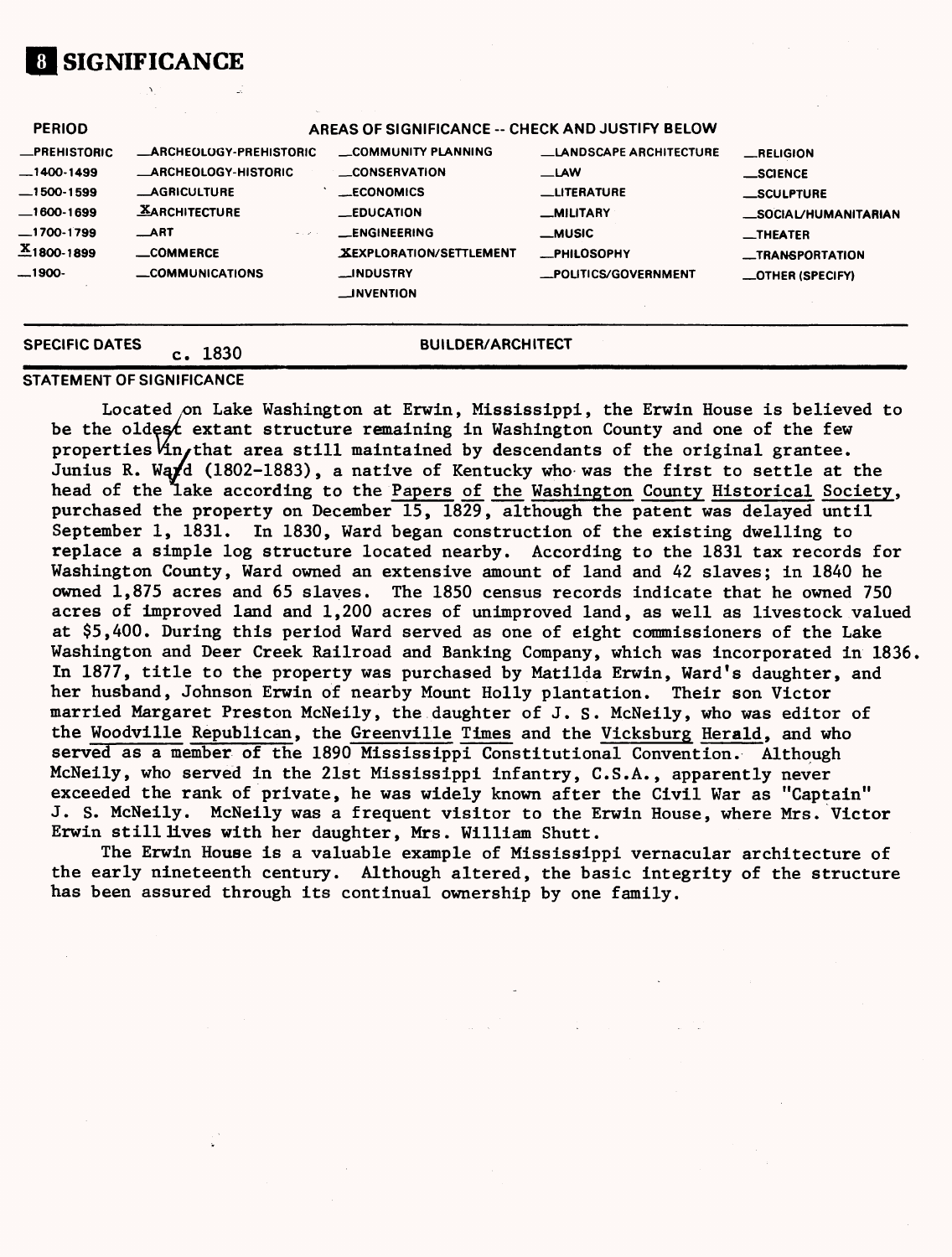## **MAJOR BIBLIOGRAPHICAL REFERENCES**

Compiled Service Records of Confederate Soldiers Who Served in Organizations from Mississippi, 21st Infantry, Mc-0. National Archives, Microcopy No. 269, Roll No. 298.

|                                                                                                                                                                                                                                                                                                                                                     |                                                                                    |                    | (continued)                                       |                     |
|-----------------------------------------------------------------------------------------------------------------------------------------------------------------------------------------------------------------------------------------------------------------------------------------------------------------------------------------------------|------------------------------------------------------------------------------------|--------------------|---------------------------------------------------|---------------------|
| <b>IDGEOGRAPHICAL DATA</b><br>ACREAGE OF NOMINATED PROPERTY Five<br>UTM REFERENCES                                                                                                                                                                                                                                                                  |                                                                                    | Una                |                                                   |                     |
| $A[1, 5]$ 68.22225 3.66.42 2.80<br><b>EASTING</b><br>ZONE<br>$\mathbf{c}$<br><b>VERBAL BOUNDARY DESCRIPTION</b>                                                                                                                                                                                                                                     |                                                                                    | ZONE<br>D          | <b>EASTING</b>                                    | NORTHING            |
|                                                                                                                                                                                                                                                                                                                                                     |                                                                                    |                    |                                                   |                     |
|                                                                                                                                                                                                                                                                                                                                                     |                                                                                    |                    |                                                   |                     |
|                                                                                                                                                                                                                                                                                                                                                     |                                                                                    |                    |                                                   |                     |
|                                                                                                                                                                                                                                                                                                                                                     | LIST ALL STATES AND COUNTIES FOR PROPERTIES OVERLAPPING STATE OR COUNTY BOUNDARIES |                    |                                                   |                     |
| <b>STATE</b>                                                                                                                                                                                                                                                                                                                                        | <b>CODE</b>                                                                        | <b>COUNTY</b>      |                                                   | <b>CODE</b>         |
| <b>STATE</b>                                                                                                                                                                                                                                                                                                                                        | CODE                                                                               | <b>COUNTY</b>      |                                                   | <b>CODE</b>         |
| <b>NAME / TITLE</b>                                                                                                                                                                                                                                                                                                                                 | William C. Allen, Architectural Historian, Clinton I. Bagley, Historian            |                    |                                                   |                     |
| <b>ORGANIZATION</b><br><b>STREET &amp; NUMBER</b>                                                                                                                                                                                                                                                                                                   | Mississippi Department of Archives and History                                     |                    | <b>DATE</b><br>March 31, 1975<br><b>TELEPHONE</b> |                     |
| P. O. Box 571<br><b>CITY OR TOWN</b>                                                                                                                                                                                                                                                                                                                |                                                                                    |                    | $(601)$ 354-6218<br><b>STATE</b>                  |                     |
| Jackson                                                                                                                                                                                                                                                                                                                                             |                                                                                    |                    | Mississippi                                       |                     |
|                                                                                                                                                                                                                                                                                                                                                     | <b>STATE HISTORIC PRESERVATION OFFICER CERTIFICATION</b>                           |                    |                                                   |                     |
|                                                                                                                                                                                                                                                                                                                                                     | THE EVALUATED SIGNIFICANCE OF THIS PROPERTY WITHIN THE STATE IS:                   |                    |                                                   |                     |
| NATIONAL_                                                                                                                                                                                                                                                                                                                                           |                                                                                    | STATE              | LOCAL $X$                                         |                     |
|                                                                                                                                                                                                                                                                                                                                                     |                                                                                    |                    |                                                   |                     |
|                                                                                                                                                                                                                                                                                                                                                     | <b>SIGNATURE</b>                                                                   | Elbert B. Hilliand |                                                   |                     |
| TITLE                                                                                                                                                                                                                                                                                                                                               | State Historic Preservation Officer                                                |                    |                                                   | DATE March 31, 1975 |
| As the designated State Historic Preservation Officer for the National Historic Preservation Act of 1966 (Public Law 89-665). I<br>hereby nominate this property for inclusion in the National Register and certify that it has been evaluated according to the<br>criteria and procedures set forth by the National Park Service.<br>rohnesuseoniy | I HEREBY CERTIFY THAT THIS PROPERTY IS INCLUDED IN THE NATIONAL REGISTER           |                    |                                                   |                     |
|                                                                                                                                                                                                                                                                                                                                                     |                                                                                    |                    | DATE                                              |                     |
| DI:IZO4K8I:XX8I;<br><b>ATTEST:</b>                                                                                                                                                                                                                                                                                                                  | ARHEIG AV ANDER FRUIT UNDER SAMAND                                                 |                    | 02363                                             |                     |